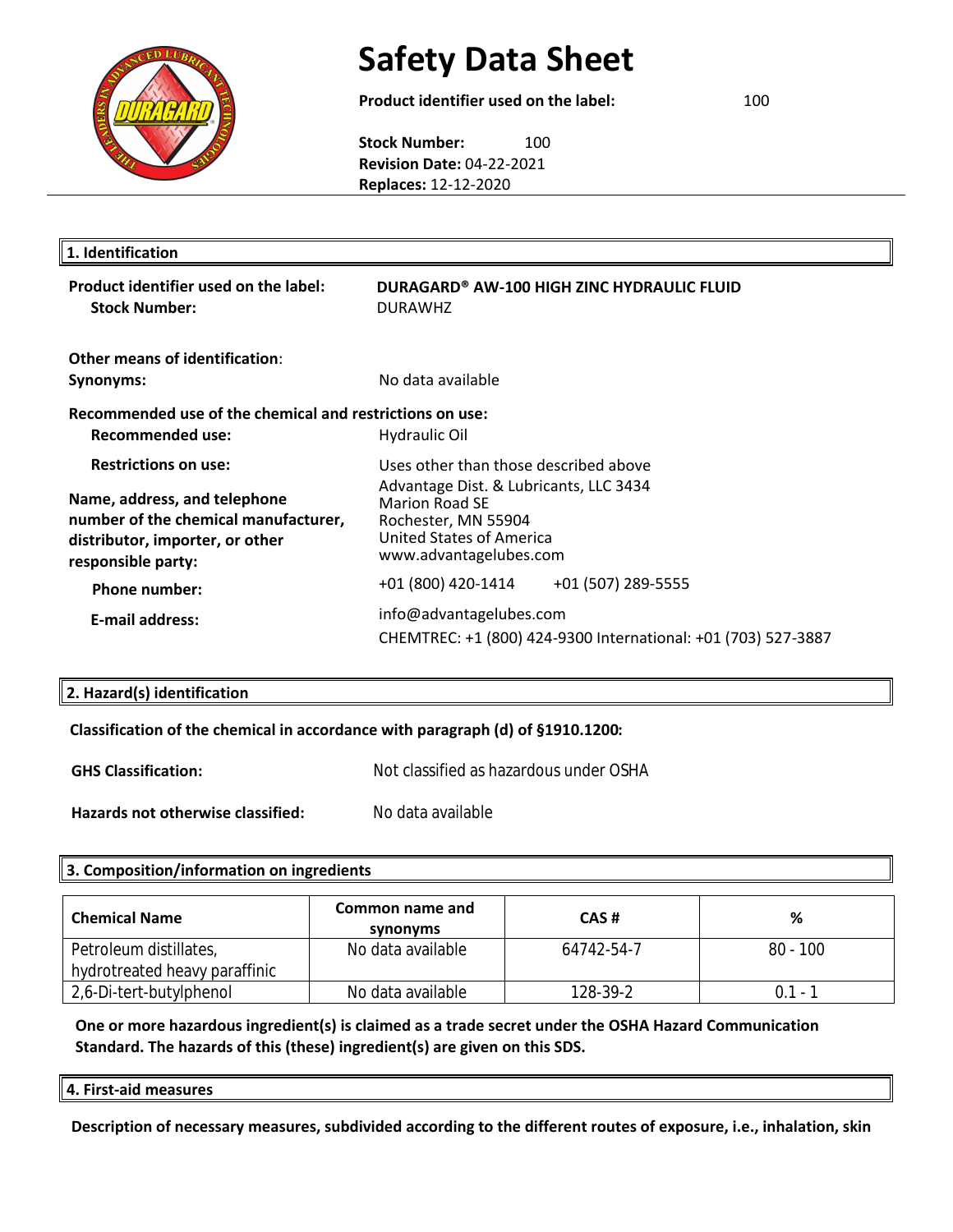**Product identifier used on the label:** DURAGARD® AW-100 HIGH ZINC HYDRAULIC FLUID **Stock Number:** DURAW100HZ **Revision Date:** 04-22-2021 **Replaces:** 12-12-2021

| and eye contact, and ingestion:                                                             |                                                                                                                                                            |
|---------------------------------------------------------------------------------------------|------------------------------------------------------------------------------------------------------------------------------------------------------------|
| Inhalation:                                                                                 | Remove to fresh air. If breathing is difficult, have a trained individual<br>administer oxygen.                                                            |
| Eye Contact:                                                                                | None expected to be needed, however, use an eye wash to remove a<br>chemical from your eye regardless of the level of hazard.                              |
| <b>Skin Contact:</b>                                                                        | Wash with soap and water. Get medical attention if irritation develops or<br>persists.                                                                     |
| Ingestion:                                                                                  | No hazard in normal industrial use. Do not induce vomiting. Seek medical<br>attention if symptoms develop. Provide medical care provider with this<br>SDS. |
| Most important symptoms/effects,<br>acute and delayed:                                      | No data available                                                                                                                                          |
| Indication of immediate medical<br>attention and special treatment<br>needed, if necessary: | No additional first aid information available.                                                                                                             |

### **5. Fire-fighting measures**

#### **Suitable (and unsuitable) extinguishing media:**

| Suitable extinguishing media:                                      | Use alcohol resistant foam, carbon dioxide, or dry chemical when fighting<br>fires. Water or foam may cause frothing if liquid is burning but it still may<br>be a useful extinguishing agent if carefully applied to the surface of the<br>fire. Do not direct a stream of water into the hot burning liquid. |
|--------------------------------------------------------------------|----------------------------------------------------------------------------------------------------------------------------------------------------------------------------------------------------------------------------------------------------------------------------------------------------------------|
| Unsuitable extinguishing media:                                    | No data available                                                                                                                                                                                                                                                                                              |
| Specific hazards arising from the<br>chemical:                     | Material may be ignited only if preheated to temperatures above the<br>high flash point, for example in a fire.                                                                                                                                                                                                |
| <b>Hazardous combustion products:</b>                              | Carbon dioxide, Carbon monoxide                                                                                                                                                                                                                                                                                |
| Special protective equipment and<br>precautions for fire-fighters: | Do not enter fire area without proper protection including self-contained<br>breathing apparatus and full protective equipment. Use methods for the<br>surrounding fire.                                                                                                                                       |

#### **6. Accidental release measures**

**Personal precautions, protective equipment and emergency procedures:**  No health affects expected from the clean up of this material if contact can be avoided. Follow personal protective equipment recommendations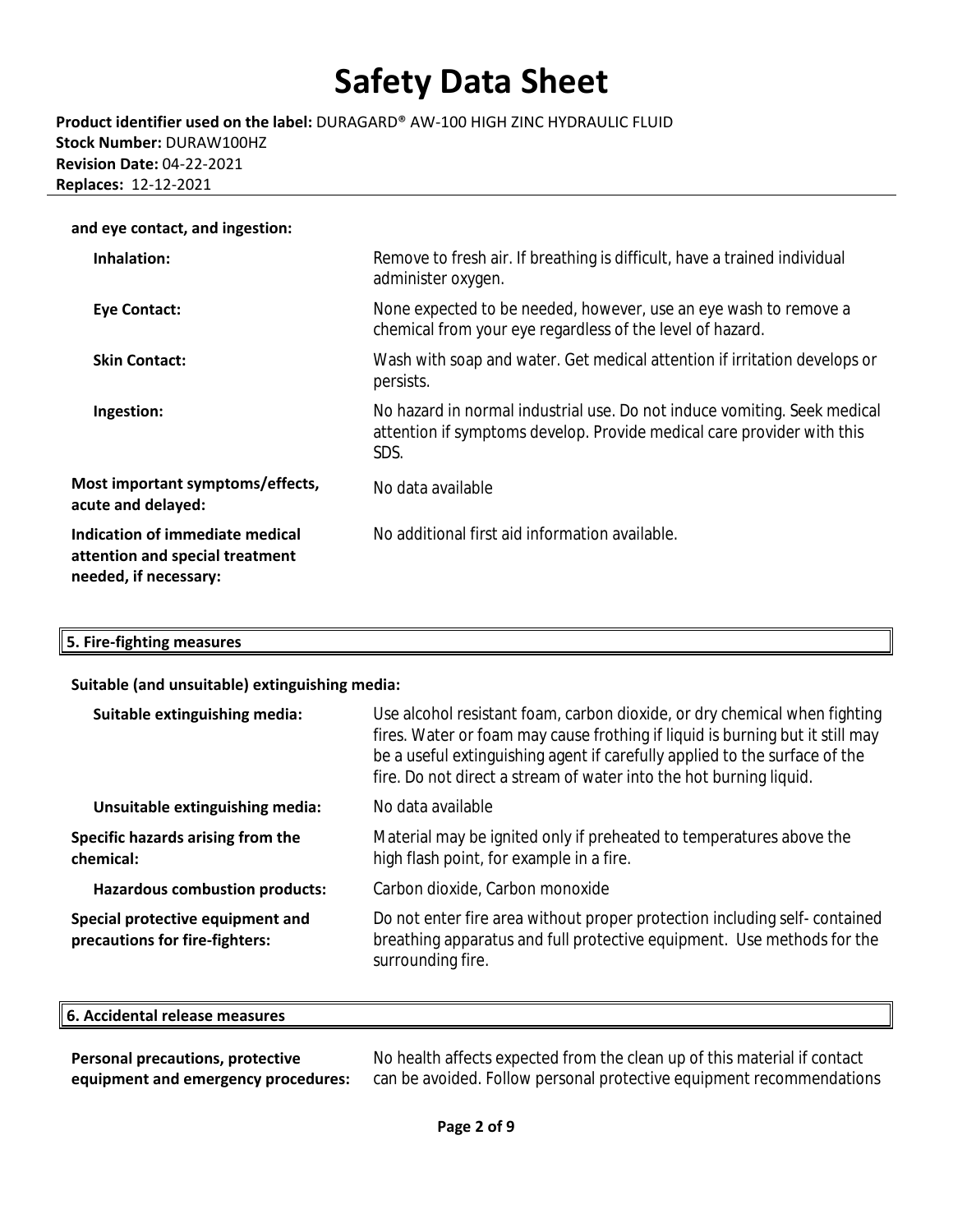**Product identifier used on the label:** DURAGARD® AW-100 HIGH ZINC HYDRAULIC FLUID **Stock Number:** DURAW100HZ **Revision Date:** 04-22-2021 **Replaces:** 12-12-2021

found in Section 8 of this SDS.

**Methods and materials for containment and cleaning up:**  Prevent the spread of any spill to minimize harm to human health and the environment if safe to do so. Wear complete and proper personal protective equipment following the recommendation of Section 8 at a minimum. Dike with suitable absorbent material like granulated clay. Dispose of according to Federal, State, Local, or Provincial regulations. Used fluid should be disposed of at a recycling center.

| 7. Handling and storage                                                                      |                                                                                                                             |
|----------------------------------------------------------------------------------------------|-----------------------------------------------------------------------------------------------------------------------------|
| <b>Precautions for safe handling:</b>                                                        | No special handling instructions due to toxicity. Follow all protective<br>equipment recommendations provided in Section 8. |
| Conditions for safe storage, including<br>any incompatibilities:<br>Safe storage conditions: | Store in a cool dry place. Isolate from incompatible materials.                                                             |
| <b>Materials to Avoid/Chemical</b><br>Incompatibility:                                       | Strong oxidizing agents                                                                                                     |

### **8. Exposure controls/personal protection**

**OSHA permissible exposure limit (PEL), American Conference of Governmental Industrial Hygienists (ACGIH) Threshold Limit Value (TLV), and any other exposure limit used or recommended by the chemical manufacturer, importer, or employer preparing the safety data sheet, where available:**

| Petroleum distillates,<br>10 mg/m3 STEL<br>5 mg/m3 TWA<br>5 mg/m3 TWA |                   |
|-----------------------------------------------------------------------|-------------------|
| hydrotreated heavy<br>paraffinic                                      | No data available |

**Appropriate engineering controls:** Use local exhaust ventilation or other engineering controls to minimize exposures and maintain operator comfort.  **Individual protection measures, such as personal protective equipment: Respiratory Protection:** Respiratory protection may be required to avoid overexposure when handling this product. General or local exhaust ventilation is the preferred means of protection. Use a respirator if general room ventilation is not available or sufficient to eliminate symptoms.

**Respirator Type(s):** None required where adequate ventilation is provided. If airborne concentrations are above the applicable exposure limits, use NIOSH/MSHA approved respiratory protection.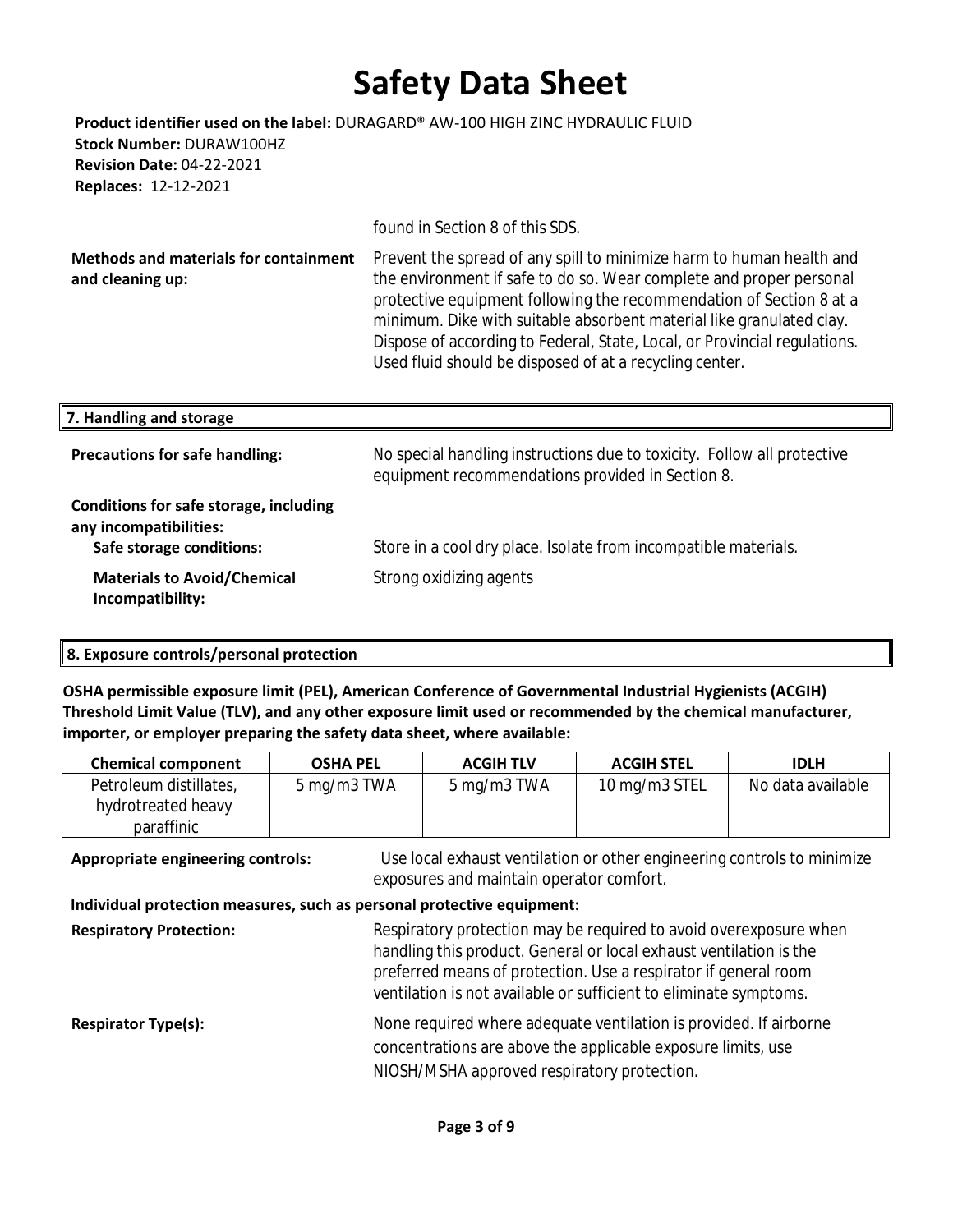**Eye protection:** Wear safety glasses when handling this product if there is a likelihood of contact with eyes. **Skin protection:** Not normally considered a skin hazard. Where use can result in skin contact, practice good personal hygiene. Wash hands and other exposed areas with mild soap and water before eating, drinking, and when leaving work. Gloves: **Gloves:** Neoprene, Nitrile **Product identifier used on the label:** DURAGARD® AW-100 HIGH ZINC HYDRAULIC FLUID **Stock Number:** DURAW100HZ **Revision Date:** 04-22-2021 **Replaces:** 12-12-2021

# **General hygiene conditions:** Follow all protective equipment recommendations provided in Section 8.

#### **9. Physical and chemical properties**

| Appearance (physical state, color etc.):          |                   |
|---------------------------------------------------|-------------------|
| <b>Physical state:</b>                            | Liquid            |
| Color:                                            | Amber             |
| Odor:                                             | Mild              |
| <b>Odor Threshold:</b>                            | Not determined    |
| pH:                                               | No data available |
| <b>Melting point/freezing point:</b>              |                   |
| <b>Melting Point:</b>                             | No data available |
| <b>Freezing point:</b>                            | No data available |
| Initial boiling point and boiling range<br>(°C):  | No data available |
| Flash Point (°C):                                 | 211               |
| <b>Evaporation Rate:</b>                          | No data available |
| Flammability (solid, gas):                        | No data available |
| Upper/lower flammability or explosive<br>limits:  |                   |
| <b>Upper flammability or explosive</b><br>limits: | Not established   |
| Lower flammability or explosive<br>limits:        | Not established   |
| Vapor pressure:                                   | No data available |
| Vapor density:                                    | No data available |
| <b>Relative density:</b>                          | 0.87              |
| Solubility(ies):                                  | Negligible; 0-1%  |

**Page 4 of 9**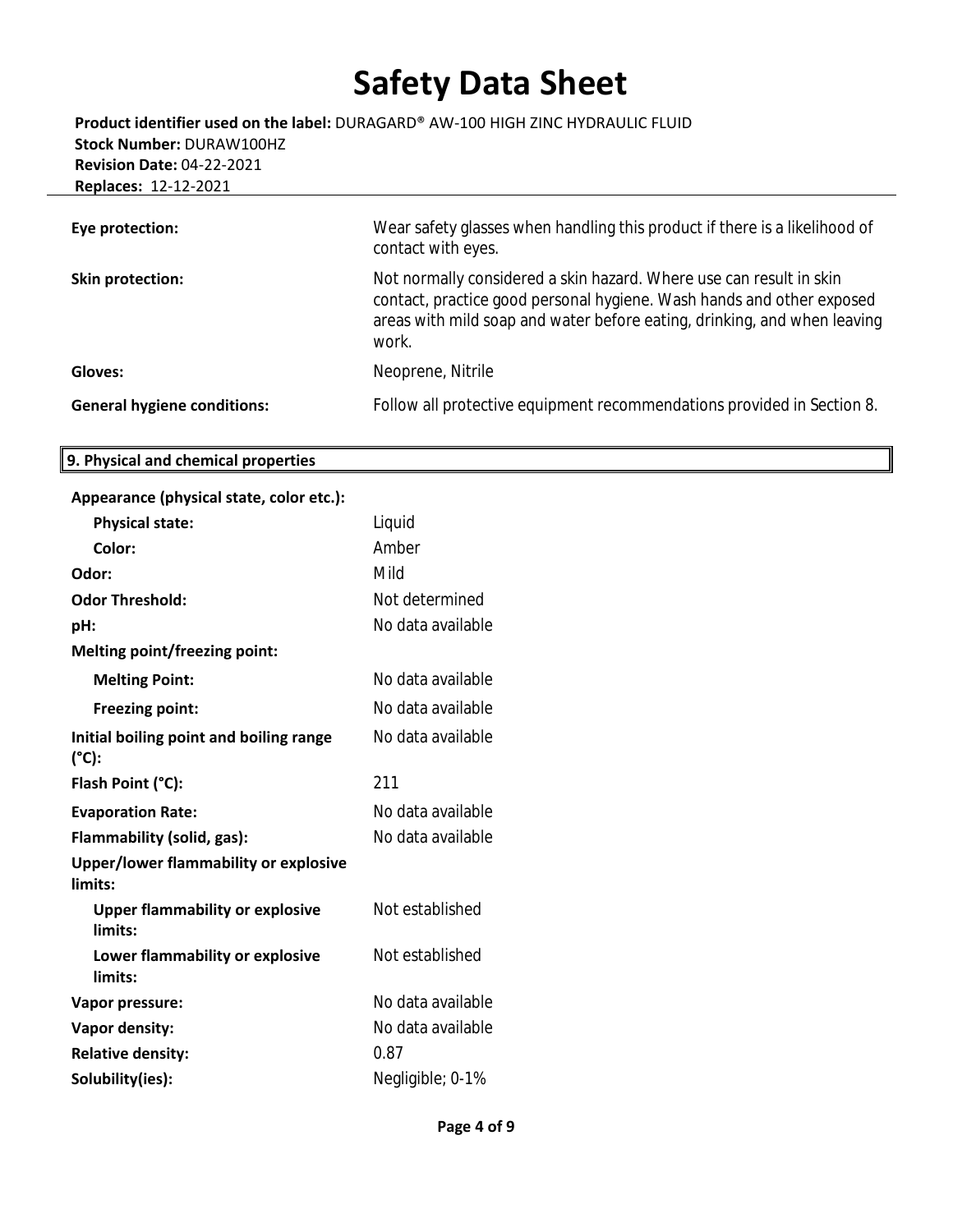# **Product identifier used on the label:** DURAGARD® AW-100 HIGH ZINC HYDRAULIC FLUID **Stock Number:** DURAW100HZ **Revision Date:** 04-22-2021 **Replaces:** 12-12-2021

| Partition coefficient: n-octanol/water:                                | No data available<br>No data available |
|------------------------------------------------------------------------|----------------------------------------|
| <b>Auto-ignition temperature:</b><br><b>Decomposition Temperature:</b> | Not determined                         |
| Viscosity:                                                             | 100.8                                  |
| 10. Stability and reactivity                                           |                                        |

| <b>Reactivity:</b>                                                    | There are no known reactivity hazards associated with this product.                                                                                                                                        |
|-----------------------------------------------------------------------|------------------------------------------------------------------------------------------------------------------------------------------------------------------------------------------------------------|
| <b>Chemical stability:</b>                                            | Stable under normal conditions.                                                                                                                                                                            |
| <b>Possibility of hazardous reactions:</b>                            | None expected under standard conditions of storage.                                                                                                                                                        |
| Conditions to avoid (e.g., static<br>discharge, shock, or vibration): | Temperatures above the high flash point of this combustible material in<br>combination with sparks, open flames, or other sources of ignition.<br>Moisture (will lead to product performance degradation). |
| Incompatible materials:                                               | Strong oxidizing agents                                                                                                                                                                                    |
| <b>Hazardous decomposition products:</b>                              | No data available                                                                                                                                                                                          |

### **11. Toxicological information**

**Description of the various toxicological (health) effects and the available data used to identify those effects:**

| Information on the likely routes of<br>exposure (inhalation, ingestion, skin<br>and eye contact): | Skin contact, Inhalation, Ingestion, Eye contact                                                                                         |
|---------------------------------------------------------------------------------------------------|------------------------------------------------------------------------------------------------------------------------------------------|
| Symptoms related to the physical,<br>chemical and toxicological<br>characteristics:               | No data available                                                                                                                        |
|                                                                                                   | Delayed and immediate effects and also chronic effects from short- and long-term exposure:                                               |
| Ingestion:                                                                                        | No hazard in normal industrial use. Estimated to be $>$ 5.0 g/kg.                                                                        |
| <b>Skin Contact:</b>                                                                              | Likely to be non-irritating to skin based on animal data.                                                                                |
| Absorption:                                                                                       | Estimated to be $> 5.0$ g/kg; practically non-toxic                                                                                      |
| Inhalation:                                                                                       | No hazard in normal industrial use. Likely to be practically non-toxic<br>based on animal data.                                          |
| <b>Eye Contact:</b>                                                                               | This material is likely to be non-irritating to eyes based on animal data.                                                               |
| Sensitization:                                                                                    | Non-hazardous under Respiratory Sensitization category. No data<br>available to indicate product or components may be a skin sensitizer. |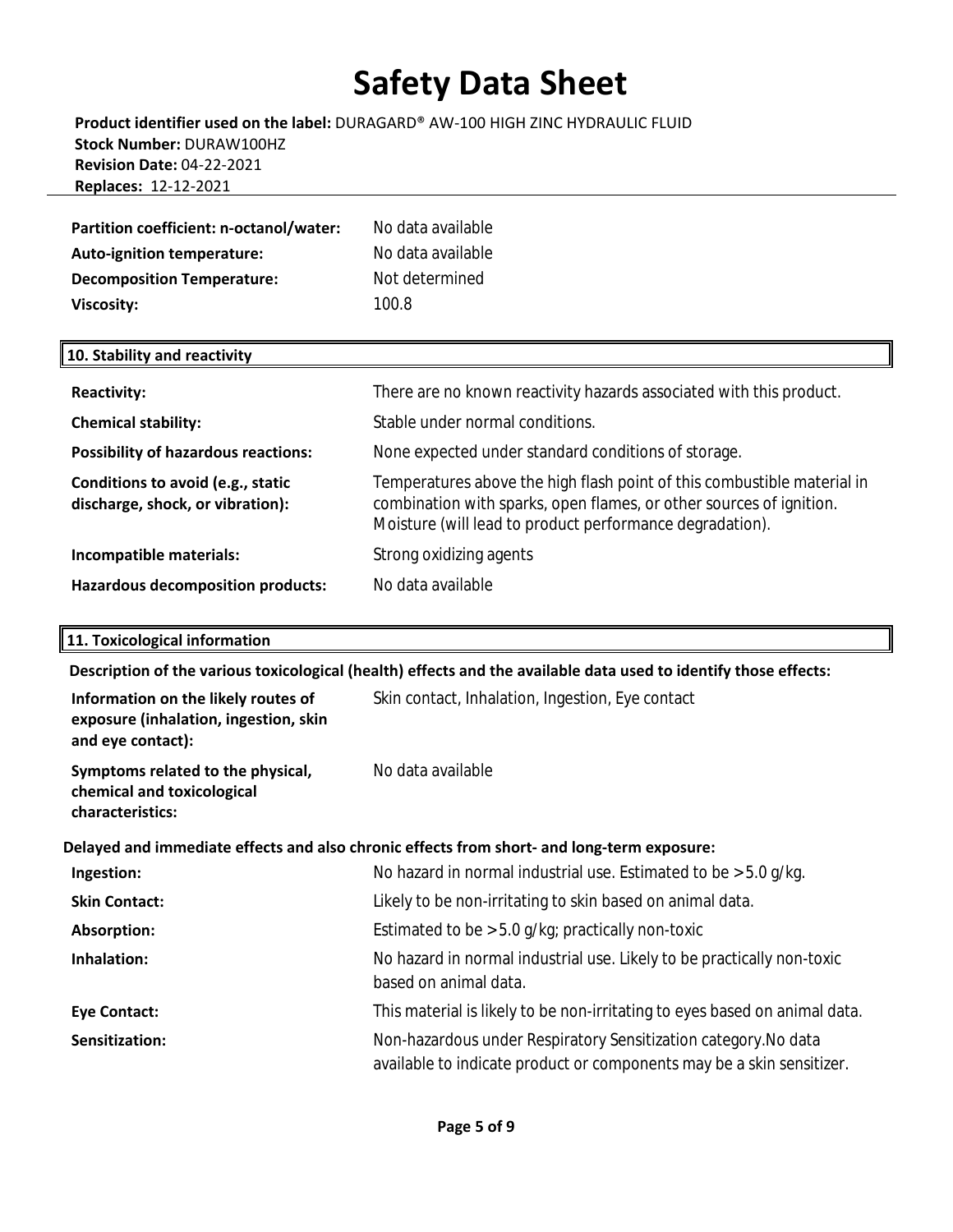**Product identifier used on the label:** DURAGARD® AW-100 HIGH ZINC HYDRAULIC FLUID **Stock Number:** DURAW100HZ **Revision Date:** 04-22-2021 **Replaces:** 12-12-2021

| <b>Mutagenicity:</b>           | No data available to indicate product or any components present at<br>greater than 0.1% is mutagenic or genotoxic.                                                             |
|--------------------------------|--------------------------------------------------------------------------------------------------------------------------------------------------------------------------------|
| Carcinogenicity:               | Not expected to cause cancer. This product meets the IP-346 criteria of<br><3% PAH's and is not considered a carcinogen by the International<br>Agency for Research on Cancer. |
| <b>Reproductive toxicity</b>   | Not known or reported to cause reproductive or developmental toxicity.                                                                                                         |
| <b>STOT-single exposure:</b>   | Based on available data, the classification criteria are not met.                                                                                                              |
| <b>STOT-repeated exposure:</b> | Based on available data, the classification criteria are not met.                                                                                                              |
| <b>Aspiration hazard:</b>      | Based on available data, the classification criteria are not met.                                                                                                              |
| <b>Other information:</b>      | None known.                                                                                                                                                                    |

# **Numerical measures of toxicity (such as acute toxicity estimates):**

| <b>Chemical Name</b>                                       | LD50 Oral                      | <b>LD50 Dermal</b>                  | <b>LC50 Inhalation</b> |
|------------------------------------------------------------|--------------------------------|-------------------------------------|------------------------|
| 2,6-Di-tert-butylphenol                                    | Oral LD50 Rat > 5000<br>mg/kg  | Dermal LD50 Rabbit ><br>10000 mg/kg |                        |
| Petroleum distillates,<br>hydrotreated heavy<br>paraffinic | Oral LD50 Rat > 15000<br>mg/kg | Dermal LD50 Rabbit > 5000<br>mg/kg  |                        |

**Is the hazardous chemical is listed in the National Toxicology Program (NTP) Report on Carcinogens (latest edition) or has been found to be a potential carcinogen in the International Agency for Research on Cancer (IARC) Monographs (latest edition), or by OSHA:**

| <b>Chemical Name</b>       | <b>OSHA Carcinogen</b> | <b>IARC Carcinogen</b> | <b>NTP Carcinogen</b> |
|----------------------------|------------------------|------------------------|-----------------------|
| There are no components    |                        |                        |                       |
| that are known or reported |                        |                        |                       |
| to cause cancer.           |                        |                        |                       |

# **12. Ecological information**

### **Ecotoxicity (aquatic and terrestrial, where available):**

Slight ecological hazard. In high concentrations, this product may be dangerous to plants and/or wildlife.

#### **Ecological Toxicity Data:**

| <b>Chemical Name</b>    | CAS#       | <b>Aquatic EC50</b><br>Crustacea      | <b>Aquatic ERC50</b><br>Algae | <b>Aquatic LC50 Fish</b> |
|-------------------------|------------|---------------------------------------|-------------------------------|--------------------------|
| 2,6-Di-tert-butylphenol | 128-39-2   | EC50 (48h) Daphnia<br>magna 0.45 mg/L | No data available             | No data available        |
| Petroleum distillates,  | 64742-54-7 | EC50 (48h) Daphnia                    | No data available             | LC50 (96h)               |
| hydrotreated heavy      |            | magna > 1000 mg/L                     |                               | Rainbow Trout >          |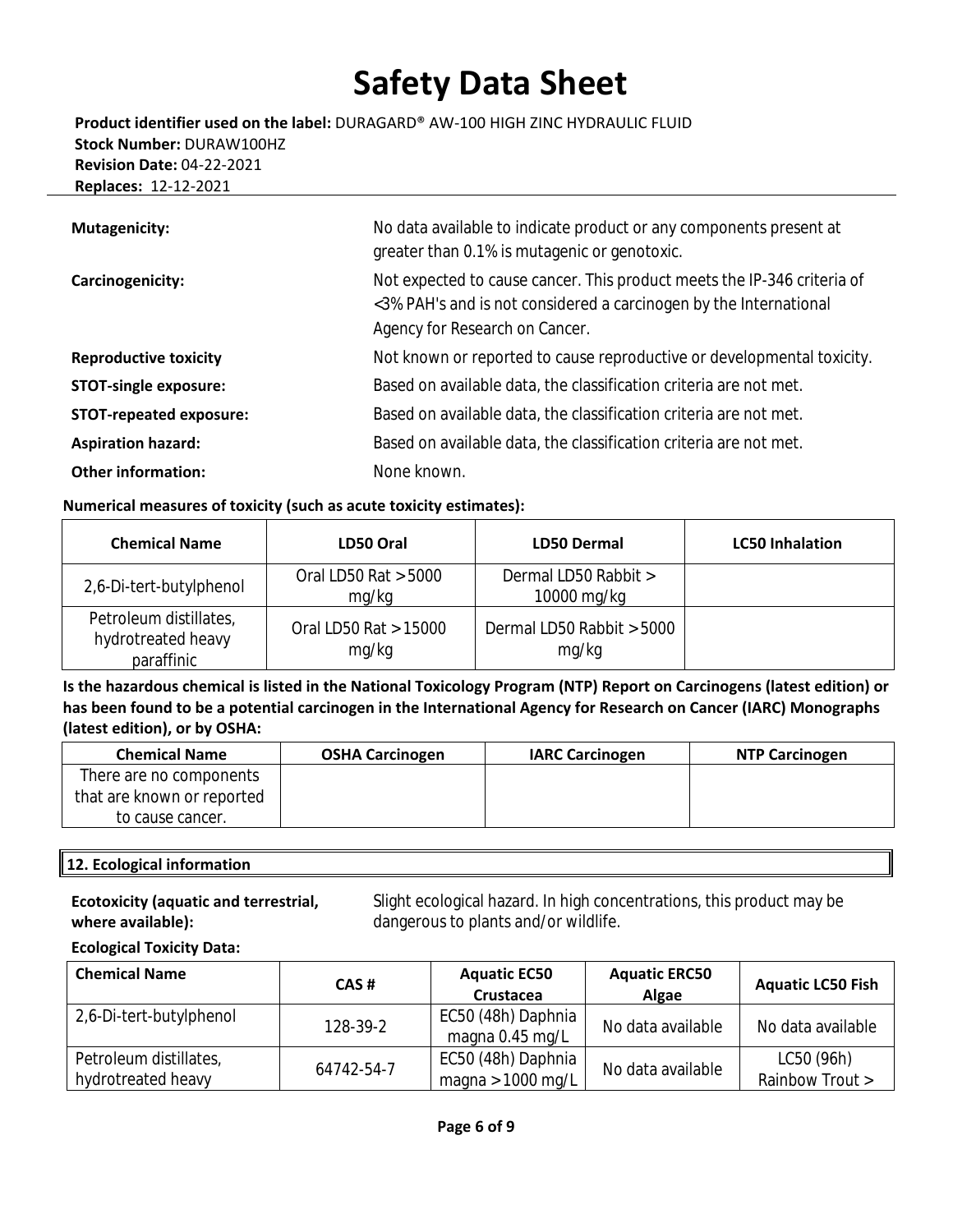**Product identifier used on the label:** DURAGARD® AW-100 HIGH ZINC HYDRAULIC FLUID **Stock Number:** DURAW100HZ **Revision Date:** 04-22-2021 **Replaces:** 12-12-2021

| paraffinic                                                                                                                                                      |                                                                                         |  | 5000 mg/L                                                                     |  |  |
|-----------------------------------------------------------------------------------------------------------------------------------------------------------------|-----------------------------------------------------------------------------------------|--|-------------------------------------------------------------------------------|--|--|
| <b>Persistence and degradability:</b>                                                                                                                           | Biodegrades slowly.                                                                     |  |                                                                               |  |  |
| <b>Bioaccumulative potential:</b>                                                                                                                               | Bioconcentration may occur.                                                             |  |                                                                               |  |  |
| <b>Mobility in soil:</b>                                                                                                                                        | strongly to most soil types.                                                            |  | This material is expected to have essentially no mobility in soil. It absorbs |  |  |
| Other adverse effects (such as<br>hazardous to the ozone layer):                                                                                                | None known.                                                                             |  |                                                                               |  |  |
| 13. Disposal considerations                                                                                                                                     |                                                                                         |  |                                                                               |  |  |
| Description of waste residues and<br>information on their safe handling and<br>methods of disposal, including the<br>disposal of any contaminated<br>packaging: | Spent or discarded material is non-hazardous according to environmental<br>regulations. |  |                                                                               |  |  |
| <b>Contaminated packaging:</b>                                                                                                                                  | Recycle containers whenever possible.                                                   |  |                                                                               |  |  |
| 14. Transport information                                                                                                                                       |                                                                                         |  |                                                                               |  |  |
| Carriage of dangerous goods by road (DOT), rail or inland waterways:                                                                                            |                                                                                         |  |                                                                               |  |  |
| <b>DOT Basic Description:</b>                                                                                                                                   | Not regulated for road transport                                                        |  |                                                                               |  |  |
| International carriage of dangerous goods by sea (IMDG/IMO):                                                                                                    |                                                                                         |  |                                                                               |  |  |
| <b>UN</b> number:                                                                                                                                               | Not regulated by IMDG                                                                   |  |                                                                               |  |  |
| <b>UN Proper shipping name:</b>                                                                                                                                 | Not applicable                                                                          |  |                                                                               |  |  |
| Transport hazard class(es):                                                                                                                                     | Not applicable                                                                          |  |                                                                               |  |  |
| Packing group, if applicable:                                                                                                                                   | Not applicable                                                                          |  |                                                                               |  |  |

| International carriage of dangerous goods by air (IATA): |                |  |  |
|----------------------------------------------------------|----------------|--|--|
| Not regulated by IATA<br><b>UN</b> number:               |                |  |  |
| <b>UN Proper shipping name:</b>                          | Not applicable |  |  |
| Transport hazard class(es):                              | Not applicable |  |  |
| Packing group, if applicable:                            | Not applicable |  |  |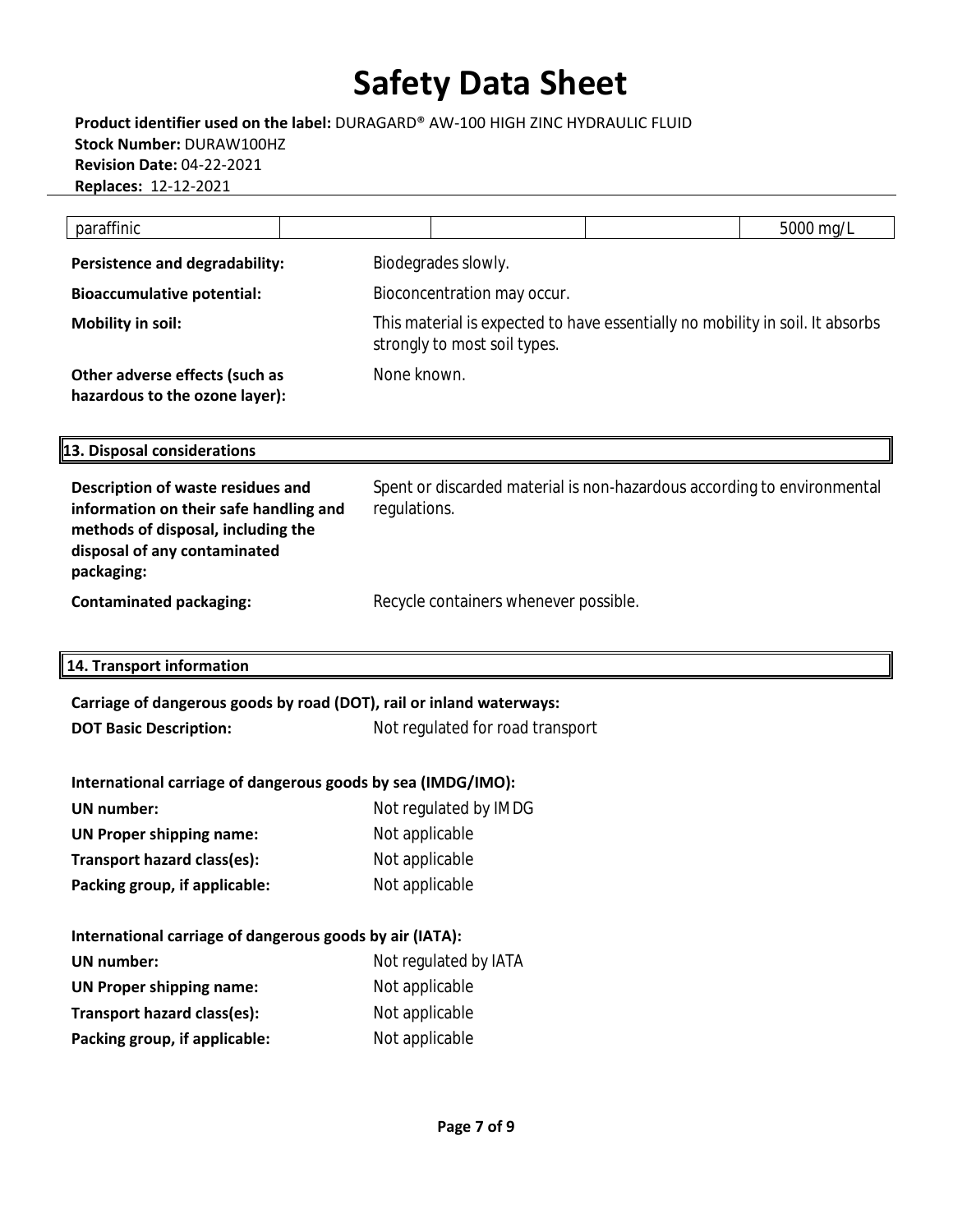**Product identifier used on the label:** DURAGARD® AW-100 HIGH ZINC HYDRAULIC FLUID **Stock Number:** DURAW100HZ **Revision Date:** 04-22-2021 **Replaces:** 12-12-2021

| Environmental hazards (e.g., Marine<br>pollutant (Yes/No)):                                                                                                                   | None              |
|-------------------------------------------------------------------------------------------------------------------------------------------------------------------------------|-------------------|
| <b>Transport in bulk (according to Annex II</b><br>of MARPOL 73/78 and the IBC Code):                                                                                         | No data available |
| Special precautions which a user needs<br>to be aware of or needs to comply with<br>in connection with transport or<br>conveyance either within or outside<br>their premises: | No data available |

**15. Regulatory information**

### **Safety, health and environmental regulations specific for the product in question:**

**TSCA Status:** All components of this material are on the Active US TSCA Inventory or are exempt.

#### **Regulated Components:**

| <b>Chemical Name</b>   | CAS#       | <b>CERCLA</b> | Sara EHS | <b>Sara 313</b> | U.S. HAP |
|------------------------|------------|---------------|----------|-----------------|----------|
| Petroleum distillates, |            |               |          |                 |          |
| hydrotreated heavy     | 64742-54-7 | N             |          | N               | N        |
| paraffinic             |            |               |          |                 |          |
| 2,6-Di-tert-           |            |               |          |                 |          |
| butylphenol            | 128-39-2   |               |          |                 | Ν        |

| <b>Chemical Name</b>                                       | CAS#       | <b>California Prop</b><br>65 - Cancer | <b>California Prop</b><br>65 - Dev. Toxicity | <b>California Prop</b><br>65 - Reprod fem | <b>California Prop</b><br>65 - Reprod male |
|------------------------------------------------------------|------------|---------------------------------------|----------------------------------------------|-------------------------------------------|--------------------------------------------|
| Petroleum distillates,<br>hydrotreated heavy<br>paraffinic | 64742-54-7 |                                       |                                              |                                           | N                                          |
| 2,6-Di-tert-<br>butylphenol                                | 128-39-2   | Ν                                     |                                              |                                           | Ν                                          |

| <b>Chemical Name</b>   | CAS#       | <b>Massachusetts</b><br><b>RTK List</b> | <b>New Jersey</b><br><b>RTK List</b> | <b>Pennsylvania</b><br><b>RTK List</b> | <b>Rhode</b><br><b>Island RTK</b><br>List | <b>Minnesota</b><br><b>Hazardous</b><br><b>Substance</b><br>List |
|------------------------|------------|-----------------------------------------|--------------------------------------|----------------------------------------|-------------------------------------------|------------------------------------------------------------------|
| Petroleum distillates, | 64742-54-7 |                                         | N                                    | N                                      | N                                         | N                                                                |